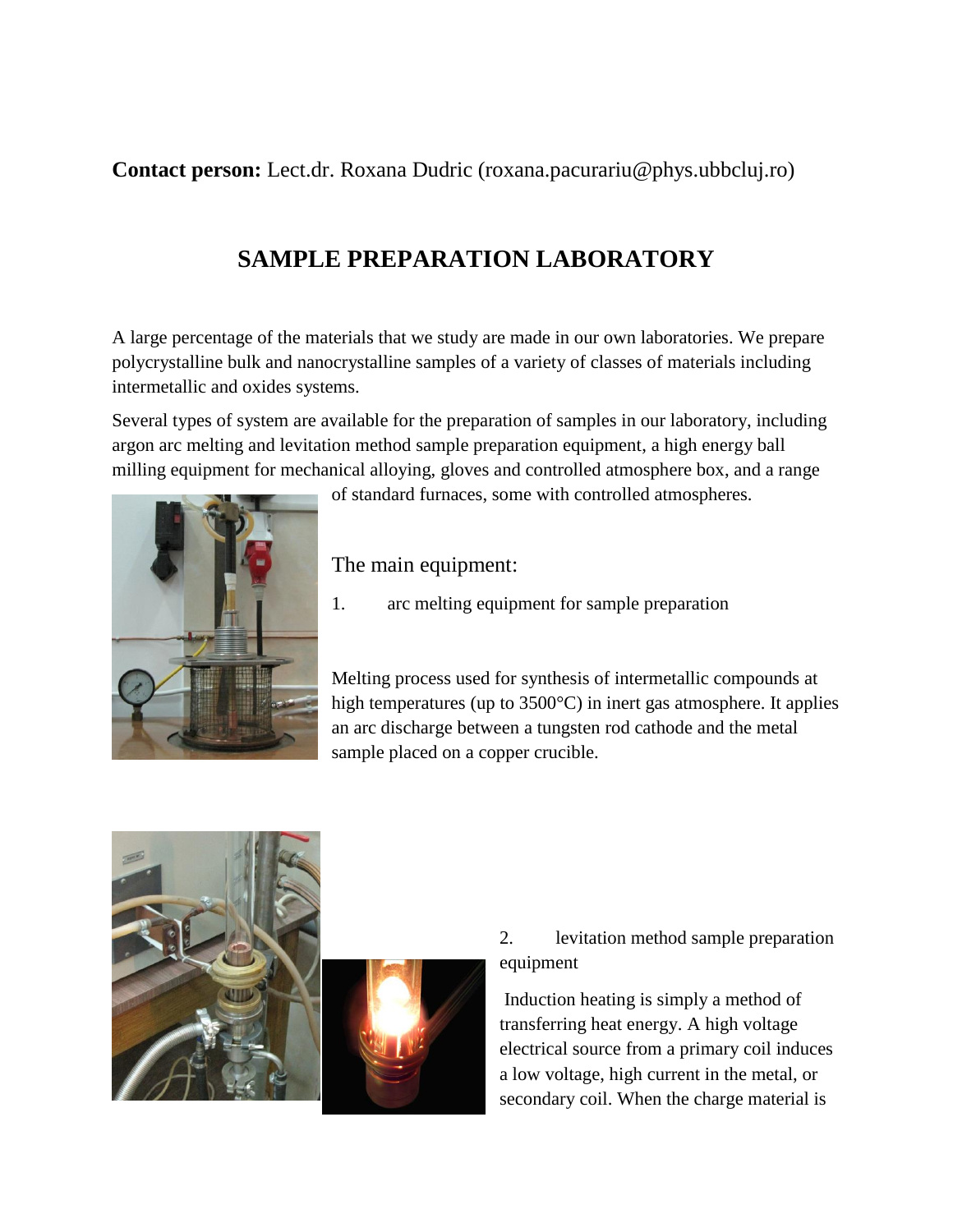molten, the interaction of the magnetic field and the electrical currents flowing in the induction coil produce a stirring action within the molten metal. The degree of stirring action is influenced by the power and frequency applied as well as the size and shape of the coil and the density and viscosity of the molten metal.

3. Vario – Planetary Mill – Fritsch high energy ball milling equipment for mechanical alloying



a.Flexible configurable grinding conditions: impact and/or friction b.Ideal for mechanical alloying and activating c.Fast grinding with rotational speeds up to 400 rpm d.Loss-free grinding even below 1 μm e.440C hardened steel balls and milling vial.





Mechanical milling has been recognized as an effective way of occurrence the solid state chemical reaction at low temperature. The powder mixture placed in the ball mill is subjected to high-energy collision from the balls. The chemical composition of the precursors changes as a result of mechanically induced solid state reaction.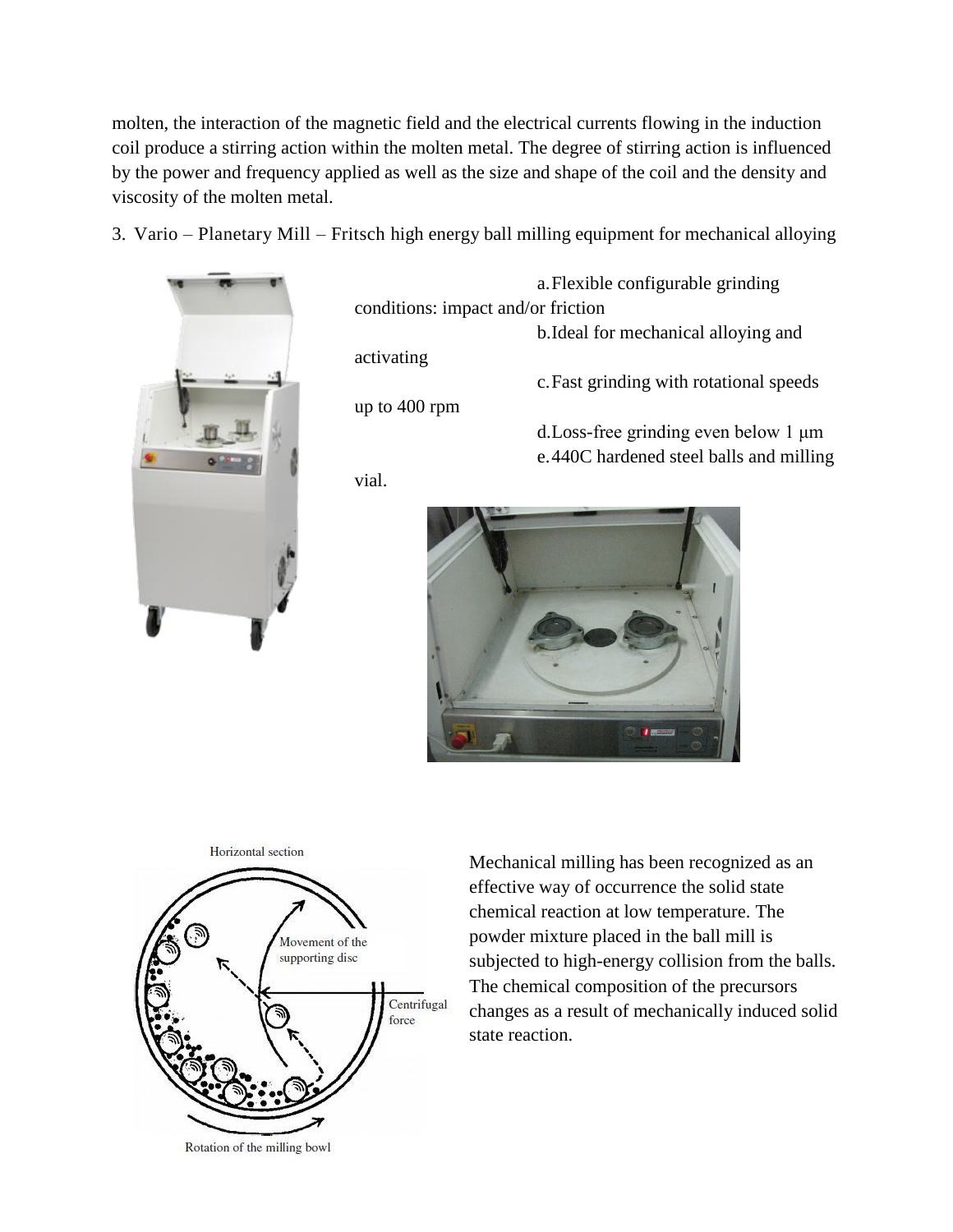4. Gloves and controlled atmosphere box



5. heat treatment equipment

Tube furnaces for heat treatments:

- a. in vacuum, free or in controlled atmosphere  $(O_2, N_2, Ar)$
- b. temperatures up to  $1200^0C$
- c. 65 mm, 75 mm or 100 mm work tube inner diameters
- d. 450, 550, 700, 850 or 900 mm heated length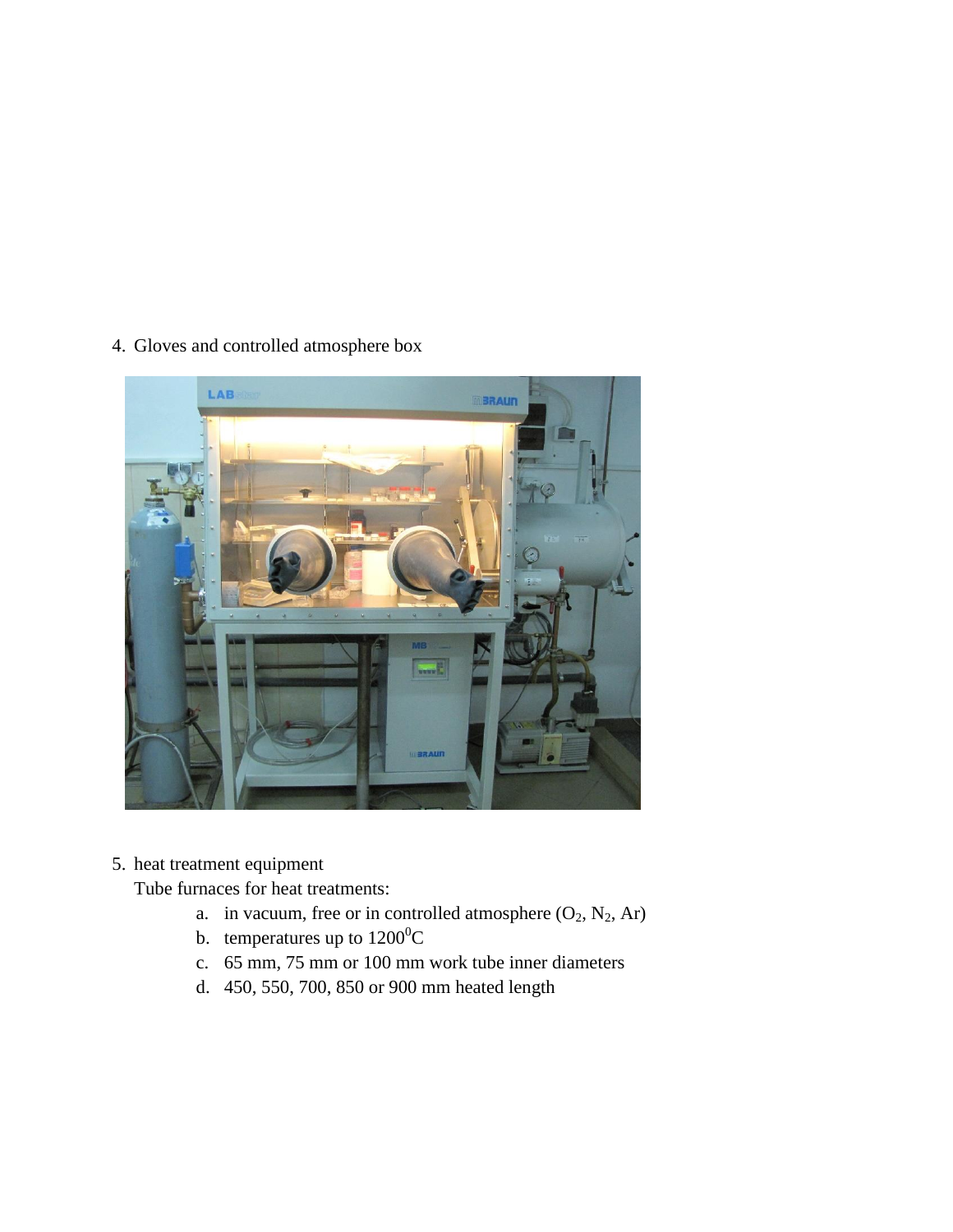e. Integral wirewound work tube



6. Manual hydraulic press and evacuable pellet die in sizes suited for the preparation of solid pellets from powders



## Atlas™ Manual Hydraulic Press

100 MPa

safety guards

upper bolster

pressure control valve

release valve

- Loads up to
- Polycarbonate
- Adjustable
- Adjustable
- Vacuum Ports
- Pressure



Atlas Series Evacuable Pellet Dies

producing high-quality pellets

• Ideal for